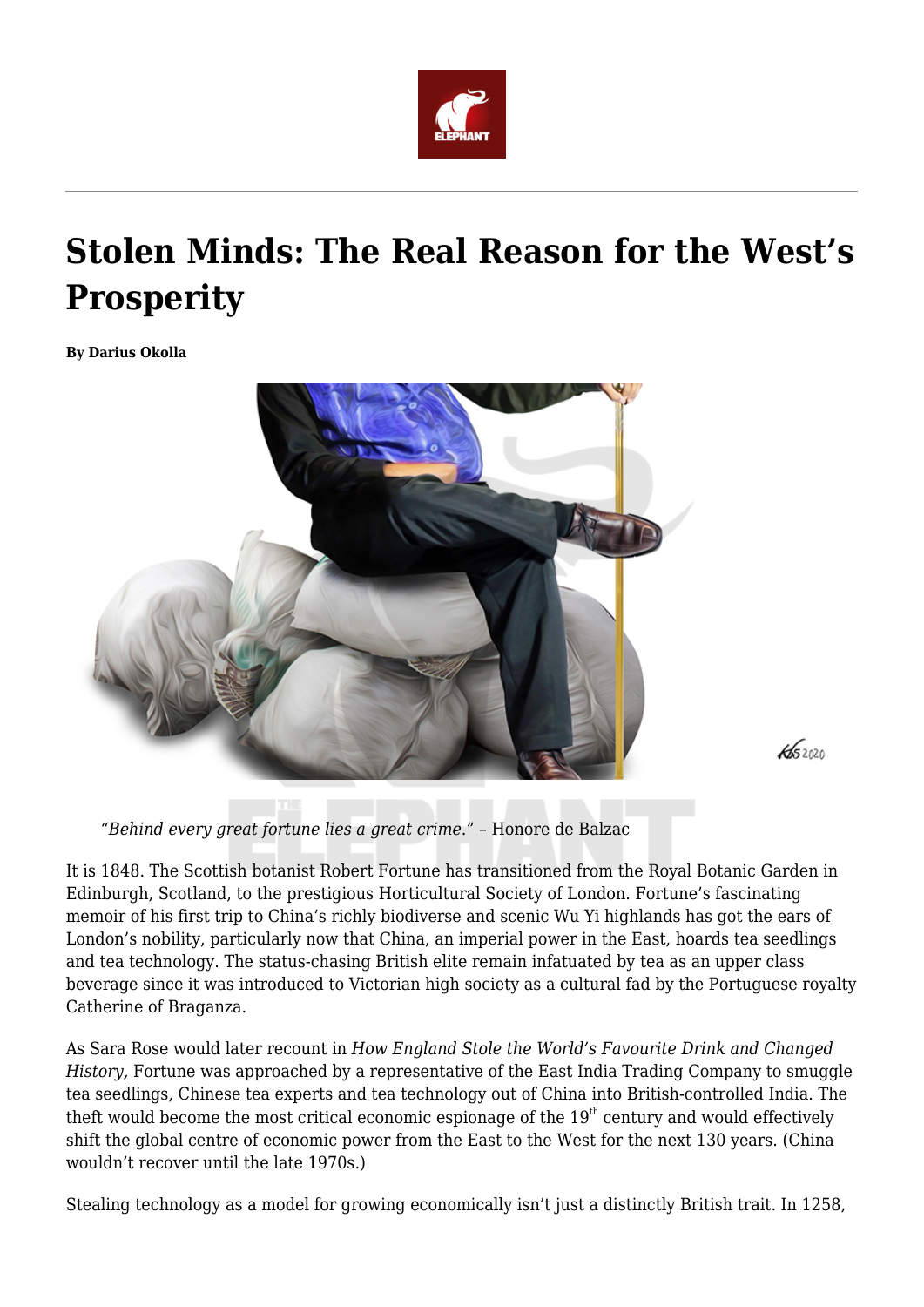as the 13<sup>th</sup> century Islamic scholars Al-Tabari and Ibn al-Nadim would recount, intellectual property exports were fueled by what's now known as the Translation Movement of the late 800s AD. The project saw much of the Greek Hellenistic intellectual, economic and commercial capital translated into Arabic, a move that partly aided the rise of the Islamic Golden Age from the  $12<sup>th</sup>$  to the  $15<sup>th</sup>$ century. Done under the guise of integrating the large Greek-speaking populations into the expanding Islamic kingdoms, the translations helped chronicle the contributions of Greeks, Indians, and Persians to science, mathematics, trade, and philosophy.

Stealing technology as a model for growing economically isn't just a distinctly British trait. In 1258, as the  $13<sup>th</sup>$  century Islamic scholars Al-Tabari and Ibn al-Nadim would recount, intellectual property exports were fueled by what's now known as the Translation Movement of the late 800s AD.

Beginning in the 600s AD, the Islamic Umayyad Empire swayed more towards militaristic conquest which, while broadening its borders, brought into its fold numerous disparate groups speaking different languages. The Abbasid Empire that followed after in the 800s benefited from the intellectual curiosity of the Buddhist-Iranian Royal Islamic family, the Barmakids, whose translation efforts rendered much of the ancient scholarly work into the Arabic language and nuances.

Soon enough the Arabic translations plus the resultant Islamic innovations made their way to Christian Europe via Sicily, Andalusia in the Mediterranean, Toledo in Spain and Venice in Italy. This Islamic conquest of Europe precipitated a Norman-Arab-Indo-Byzantium culture through which Eastern ideas seeped their way West via trade, wars and industrial espionage. This contradicts longtime Harvard professor and political scientist Samuel Huntington's claim in the *[Clash of Civilizations](https://www.goodreads.com/book/show/413179.The_Clash_of_Civilizations_and_the_Remaking_of_World_Order?from_search=true)* that Islam and the West have always been incompatible and fundamentally opposed to each other.

Venice, the glassmaking capital of the ancient world, grew its commercial stature on the back of the industrial skills found in those translated texts in the Byzantium Empire and the Orient. The Venetians, well aware that industrial espionage fuels the rise or fall of nations, in 1295 passed a Venetian law that banned foreigners from learning the skill and also forbade its most skilled craftsmen from traveling out of the city. They'd go as far as locking them up in the Venetian island of Murano from which we get the legend of Murano glassmaking that has lasted till date.

However, in 1612, a Florentine priest and chemist, Antonio Neri, published his seminal work, *L'artra Vetraria* (The Art of Glass) that revealed industrial glassmaking secrets and made them accessible to the wider public and foreigners. Over time, the Bohemian Kingdom in the westerly region of the Czech Republic stole the glassmaking technology and so did the French.

The Victorian aristocracy not only swindled industrial tea technology from China to India, it would also loot the Indian subcontinent through the Raj colonial rule. As recounted by former United Nations diplomat Shashi Tharoor in his work *Inglorious Empire*, under British colonial theft, India's share of global manufacturing fell from 27 per cent to 2 per cent.

Keep in mind that as British macroeconomist, the late Angus Maddison, had calculated, in the 1800s, China and India together accounted for 52 per cent of global trade. Colonial theft, industrial-scale looting and loss of trade secrets to Euro-American imperial powers brought these two giants to their knees.

#### **How nations prosper**

Conventional textbook wisdom dictates that the path of nations to prosperity is dependent on a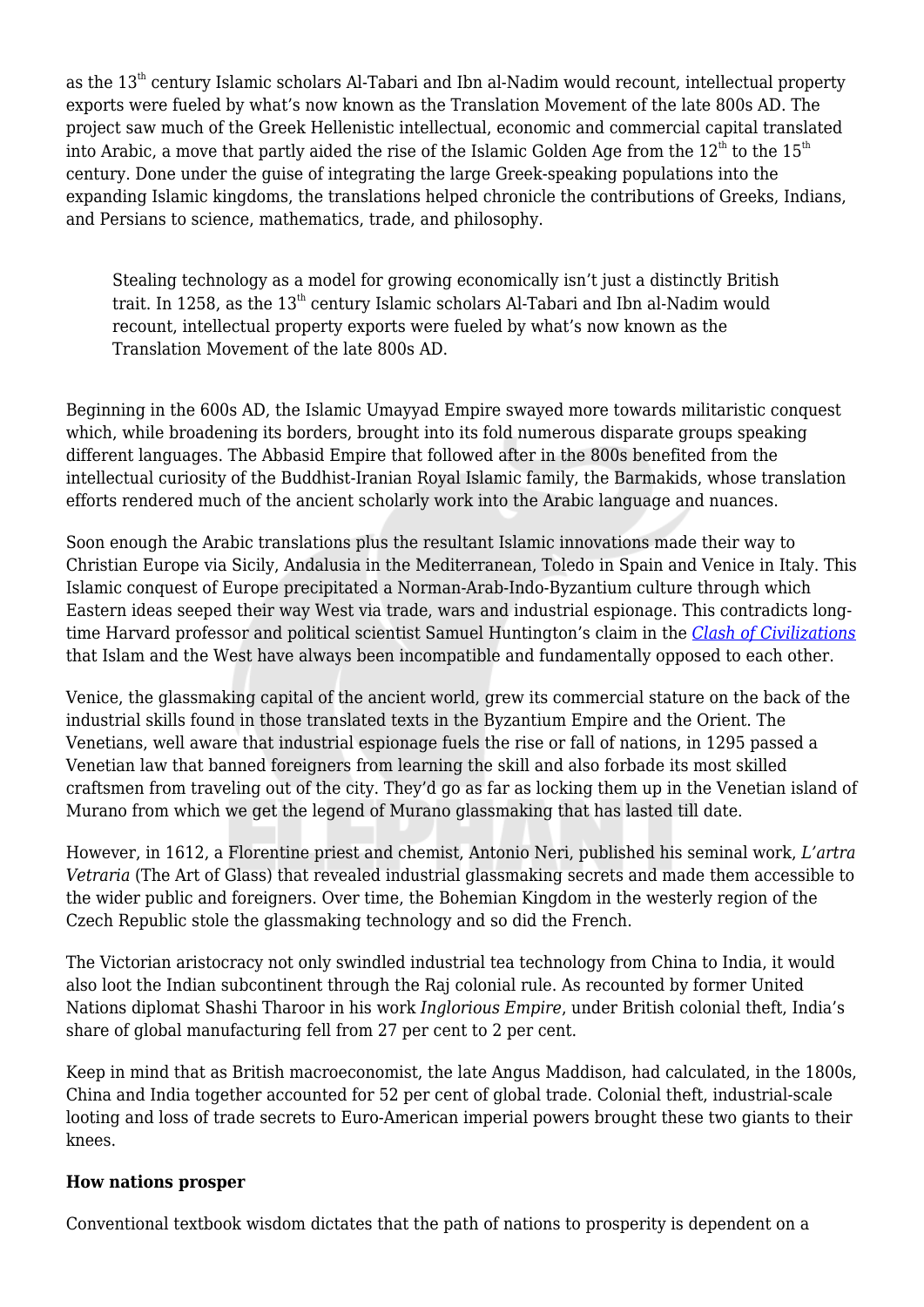multitude of variables, key among them being democracy, managed bureaucracy, equitable taxes, property rights, the size of the (in)formal sectors, and the inclusivity of the economy.

Controversial British social historian Niall Ferguson credits what he calls the six killer apps of Western civilization – competition, science, a property-owning democracy, modern medicine, a consumer society, and the Protestant work ethic – as the engines of Euromerican economic power.

Meanwhile, Coolidge lecturer and professor of economics emeritus David Landes credits Western values, primarily hard work, the advancement of scientific knowledge, and a passion for progress, as the keys to a nation's success. In his book *The Wealth and Poverty of Nations,* he makes a treatise for the role of markets and governments, with Landes preferring a statecraft built to intervene only when necessary but one that mostly leaves the nation-state to the power of the markets for good and for ill.

In the 1800s, China and India together accounted for 52 per cent of global trade. Colonial theft, industrial-scale looting and loss of trade secrets to Euro-American imperial powers brought these two giants to their knees.

Christian historian Russell Kirk follows the path of divine discipline, his central claim being that culture itself descends from cult or religion. It's his belief in *Civilization Without a Religion* that metaphysics makes it possible to establish basic set of common values out of which emerges public trust that makes greater cooperation and progress possible. Hence out of metaphysics emerges physics from which cultures grow into civilizations. This, he believed, is what gave rise to Western civilization as we know it, traced mostly to the Protestant Reformation of the 1600s when Martin Luther rebelled against the Catholic Church.

Back at the British Empire, if they imagined themselves as unique in the long chain of global industrial theft, then history awaited them. In 1791, as America's 13 colonies emerged out of the American Revolution, Pennsylvanian economist Tench Coxe and Treasury Secretary Alexander Hamilton were convinced that the only way the young colony could grow was through the age-old route of empire-building industrial tech theft.

In 1787, the American agent Andrew Mitchell had been intercepted by British authorities as he was trying to smuggle new British models and drawings of the latest industrial machines and technology to the US. He fled to Denmark to escape capture. The mission had been funded by Coxe, Treasury Secretary Hamilton's friend, who'd also go on to encourage George Parkinson to steal the textile spinning machine from Britain. Massachusetts businessman Francis Cabot Lowell too pilfered the automated cloth-weaving designs and later established the massive American textile industrial town of Lowell, which is named after him.

From its inception, America encouraged immigrating foreigners, private citizens, state officers, and travelling traders to smuggle in industrial designs, drawings, and European innovation to aid in state-building. America pursued contradictory paths in which it incentivised industrial espionage and theft abroad while firming up intellectual property rights and protecting innovations at home.

Historian Doron Ben-Altar portrays America's Treasury Secretary Hamilton's ambition as an enabler in what he describes in *Trade Secrets*: *Intellectual Piracy and the Origins of American Industrial Power* as "unabashed, state-sanctioned flouting of British law". America at inception fits the model of a den of rogue economic hitmen and intellectual pirates.

The country's list of bootlegging and contraband capitalism, as portrayed in *In Smuggler Nation:*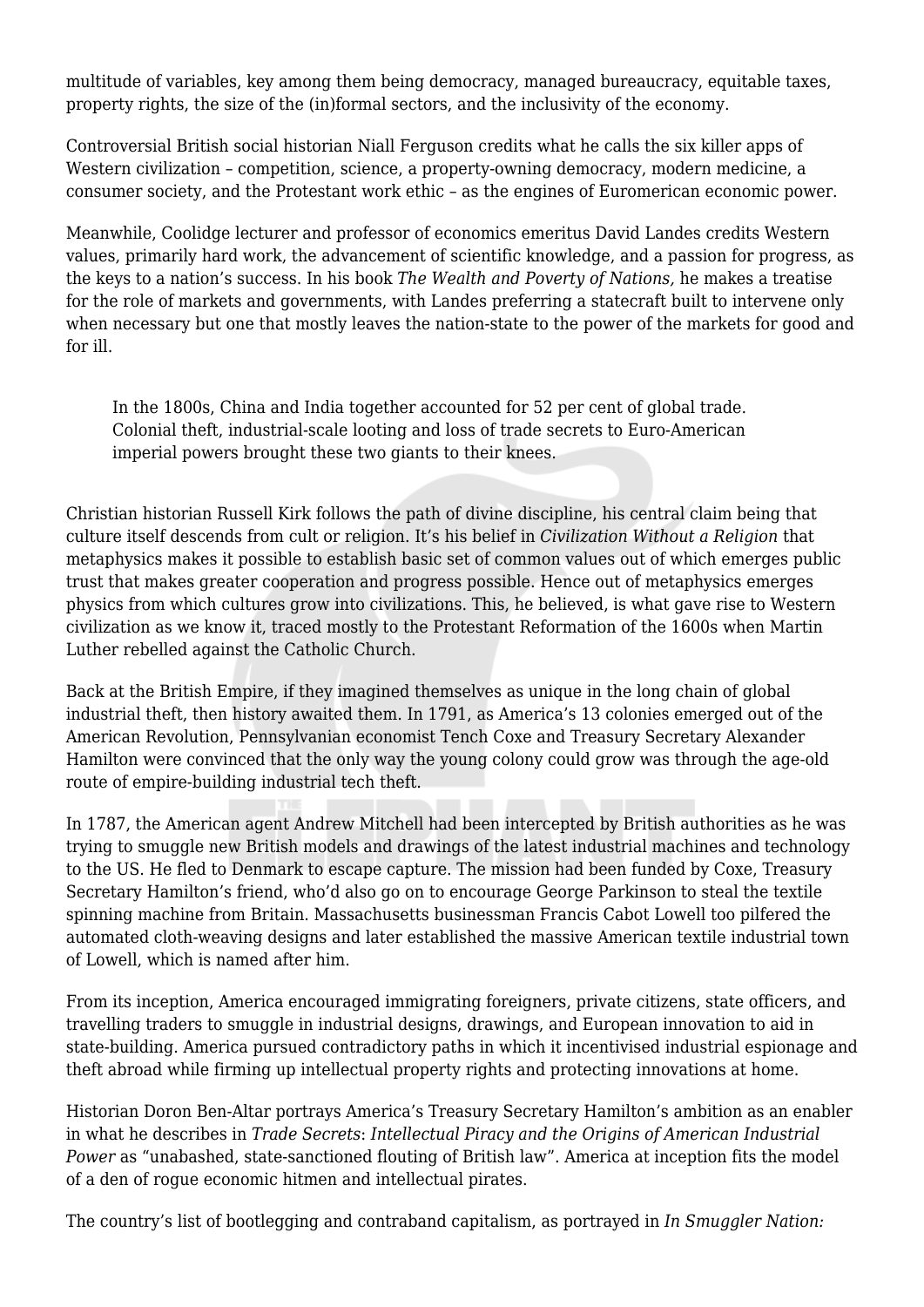*How Illicit Trade Made America*, is extensive, ranging from West Indies molasses and Dutch gunpowder in the 18th century to British industrial technologies and African slaves in the 19th century, to French condoms and Canadian booze in the early 20th century, to Mexican workers, Colombian cocaine, and Middle Eastern oil in the 21<sup>st</sup> century.

From its inception, America encouraged immigrating foreigners, private citizens, state officers, and travelling traders to smuggle in industrial designs, drawings, and European innovation to aid in state-building.

The biggest industrial theft in history though was orchestrated by the Soviet Empire and the US Allied Forces against the Nazis. As World War II heated up and Nazis were in retreat, American and Soviet scientists, researchers and analysts teamed up to loot occupied Germany of military, scientific and technological designs. Trailing behind Allied combat troops, technical teams, such as the Technical Industrial Intelligence Branch (TIIB), and the Combined Intelligence Objectives Subcommittee (CIOS), began confiscating and extricating classified research documents and detaining German experts from German corporations like Hoescht, I. G. Farben, Volkswagen, Messerschmitt, Dornier, and hundreds others in the rural towns.

*Visualisation by Juliet Atellah*

C. Lester Walker's *Secrets by the Thousands* chronicles hundreds of instances where Allied researchers and forces stumbled upon Nazi technologies that were lightyears ahead of what Americans, Soviets, and the British had in their respective countries. This ranged from industrial dyes to V-2 bomb technologies, vaccines, infrared technology, and dairy production designs.

It didn't take long for research teams embedded among the Allied Forces to realise that they were encountering technology that they couldn't even operate let alone conceive. This gave birth to *Operation Paperclip* that saw upwards of 1600 Nazi scientists hurriedly scuttled out of the Nazioccupied regions onto transatlantic flights heading West.

Annie Jacobsen's account, *In Operation Paperclip: The Secret Intelligence Program That Brought Nazi Scientists to America*, proves that the fathers of America's space technology, Wernher von Braun and Kurt Debus, were senior and controversial Nazi scientists and so were physicists Georg Goubau and Friedwardt Winterberg.

The Soviets too, through *Operation Osoaviakhim,* repatriated more than 2,200 German specialists to work in the Soviet Union as the Red Army ransacked the other end of the Nazi Empire. The operation conducted under the leadership of Russia's KGB boss Ivan Alexandrovich Serov on 22 October 1946 targeted mostly military technology, a tragic tunnel vision that fueled their loss during their Cold War against the West.

The Hoover Fellow Norman M. Naimark, in *The Russians in Germany*, paints the Soviet industrial age dilemma, given that, unlike the Americans and the Allied forces, the Germans weren't too far from the Soviet border. The capture of the Nazi scientists therefore carried with it urgent anthropological and historical issues for which mythmaking and brainwashing were deemed necessary.

As Lester Walker notes, it's a disturbing realisation for modern humans that the most creative period in world history may have occurred under the Nazis between 1932 and 1945, and that it was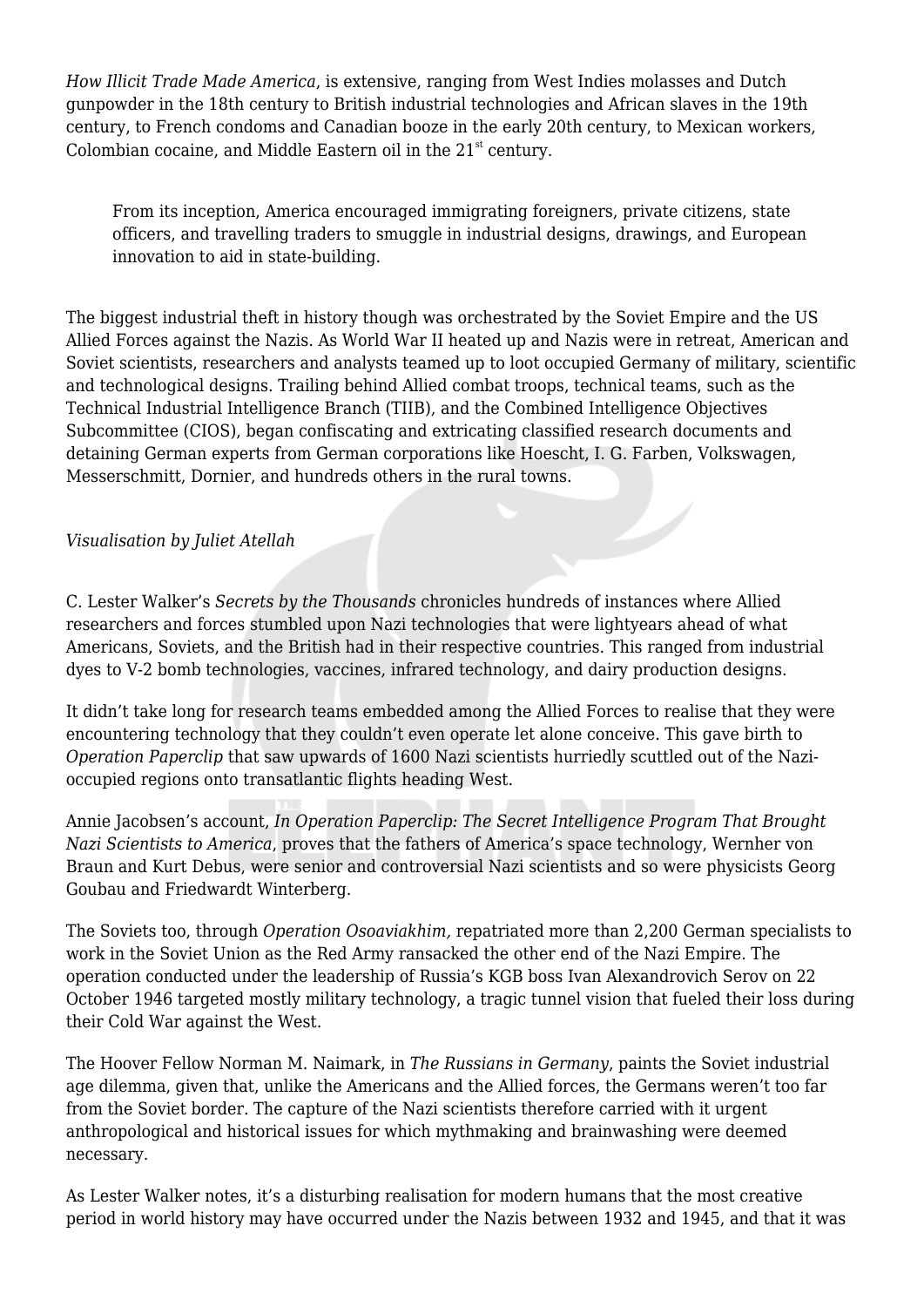the murderous and racist Nazis' scientific research breakthroughs that gifted the modern world a significant majority of its current industrial and technological conveniences.

# **Espionage? Moi?**

Still is it even a vice if the French haven't tried it? In a 2014 WikiLeaks cable Berry Smutny, the head of the German satellite company OHB Technology, called France the top offender when it comes to industrial espionage, terming them worse than China and Russia.

France has consistently been accused over the decades of going after military, space and aviation technology from every country it deems to have superior inventions in these fields. America's former Defense Secretary Robert Gates asserts that besides China, France is the second most tenacious and capable cybersecurity risk to America's defences.

It's a disturbing realisation for modern humans that the most creative period in world history may have occurred under the Nazis between 1932 and 1945, and that it was the murderous and racist Nazis' scientific research breakthroughs that gifted the modern world a significant majority of its current industrial and technological conveniences.

It's laughably obtuse, therefore, given the historical economic records, for Europe and America to consistently complain over what they dub China's massive industrial espionage. According to the US authorities, from 2011 more than 90 per cent of the State Department's cases alleging economic espionage involving a state pointed at China, and more than two-thirds of the Department's theft of trade secrets cases were directly linked to China.

For a country with at least 1.2 billion citizens, and 100 cities with at least 1 million people each, and at least 100 firms with a market capitalisation of over \$1 billion dollars, China seems unstoppable.

Between 1978 and 2017, China lifted roughly 600 million citizens out of poverty, averaging at 20 million each year, leading to an overall 94.4 percentage points reduction in poverty. By any measure, the economic progress that started with Deng Xiaoping in 1978 remains the greatest economic miracle in the history of mankind. The country's economic engines might keep pumping for another decade or two before it plateaus out. That's not how the West view it though. In China, they see a rogue state who steals ideas, and one who's refused to anchor her growth trajectory on Western patronage and powers, like Japan did in the 80s.

## **Trade is war**

Further south, Africa's wealth, encumbered by global geopolitical and geo-economic contestations, has consistently been the site of plunder effected through tax havens and illicit financial flows. A significant chunk of this resource theft takes advantage of weak legislation, sleaze, civil wars, population displacement, and weak governance structures. The spread and pervasiveness of this economic carnage can be at best quantified through the over \$200 billion in mostly illicit outflows and less than \$160 billion inflows through loans and grants.

The Ugandan scholar Yash Tandon, who's an honorary Professor at Warwick and London Middlesex University, consistently warns African countries that trade is a battle and often a zero sum game often pegged on the scale and efficacy of industrial espionage. Africa, as a crucible of innovation over the last 3,000 years, hasn't properly calibrated its creative contribution to modern civilization and the resultant loss from corporate espionage.